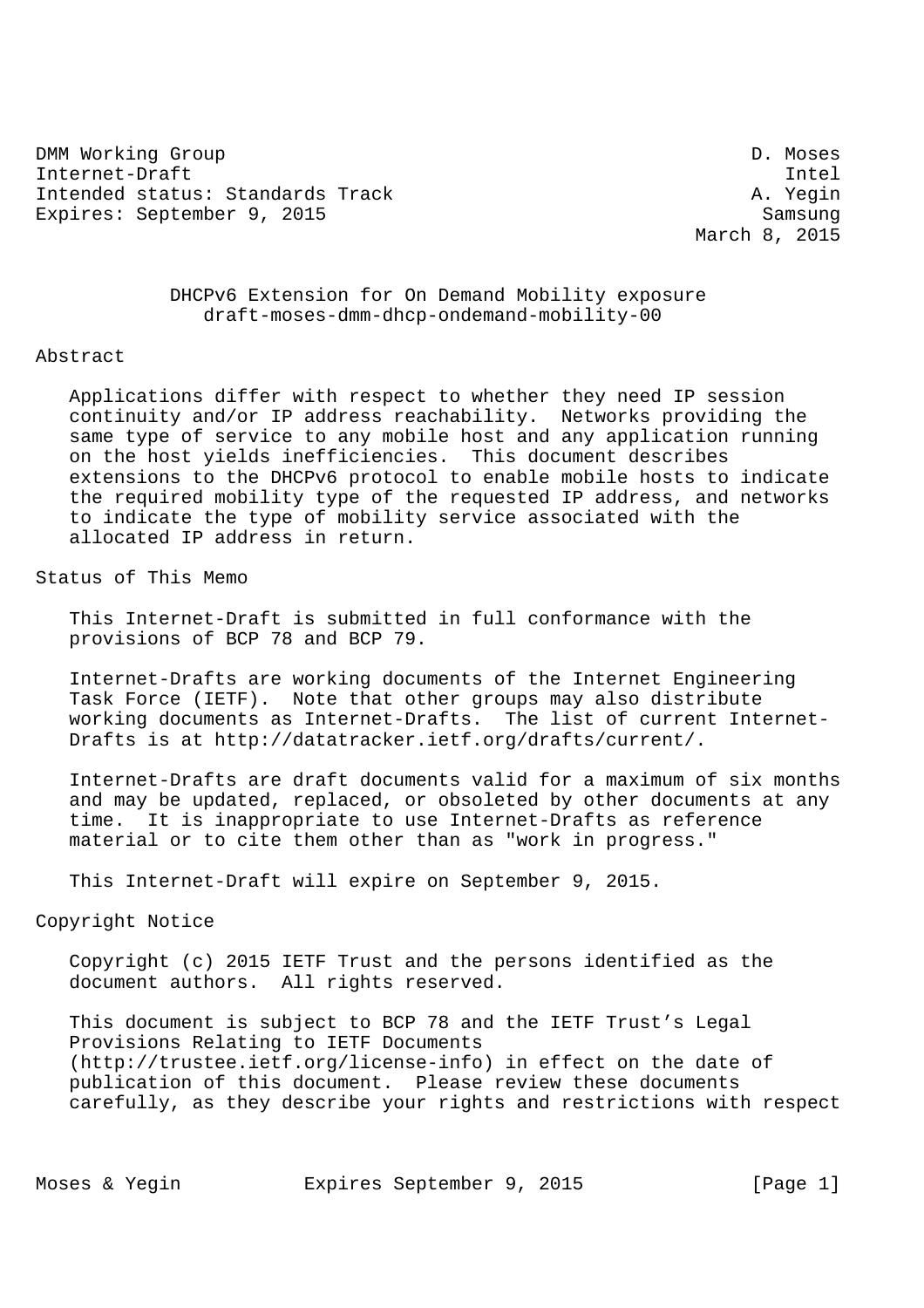to this document. Code Components extracted from this document must include Simplified BSD License text as described in Section 4.e of the Trust Legal Provisions and are provided without warranty as described in the Simplified BSD License.

Table of Contents

|  | 2. Notational Conventions 3         |  |
|--|-------------------------------------|--|
|  | 3. IPv6 Continuity Service Option 3 |  |
|  | 4. Security Considerations 4        |  |
|  |                                     |  |
|  |                                     |  |
|  | 6.1. Normative References 4         |  |
|  | 6.2. Informative References 4       |  |
|  |                                     |  |
|  |                                     |  |

## 1. Introduction

 [TBD reference to the On-demand draft] defines different types of mobility-associated services provided by access networks to mobile hosts with regards to maintaining IPv6 address continuity after an event of the host moving to different locations with different points of attachments within the IP network topology. It further specifies means for applications to convey to the IP stack in the mobile host, their requirements regarding these services.

 This document specifies extensions to the DHCPv6 protocol specified in [RFC3315] in the form of a new DHCP option that specifies the type of mobility services associated with an IPv6 address. The IP stack in a mobile host uses the DHCP client to specify the type of mobility service to be associated with an expected source IPv6 address. The network uses the DHCP server to convey the type of service it is committed to provide with the assigned IPv6 address using this option.

 The type of service is associated by the network with the source IPv6 address assigned to the mobile host. For example, if a mobile host requests IP address continuity trough out the life of the IP session and the network commits to provide that service, it will associate the service with an assigned source IPv6 address, and reply with the IPv6 address and an indication of the type of service associated with that address.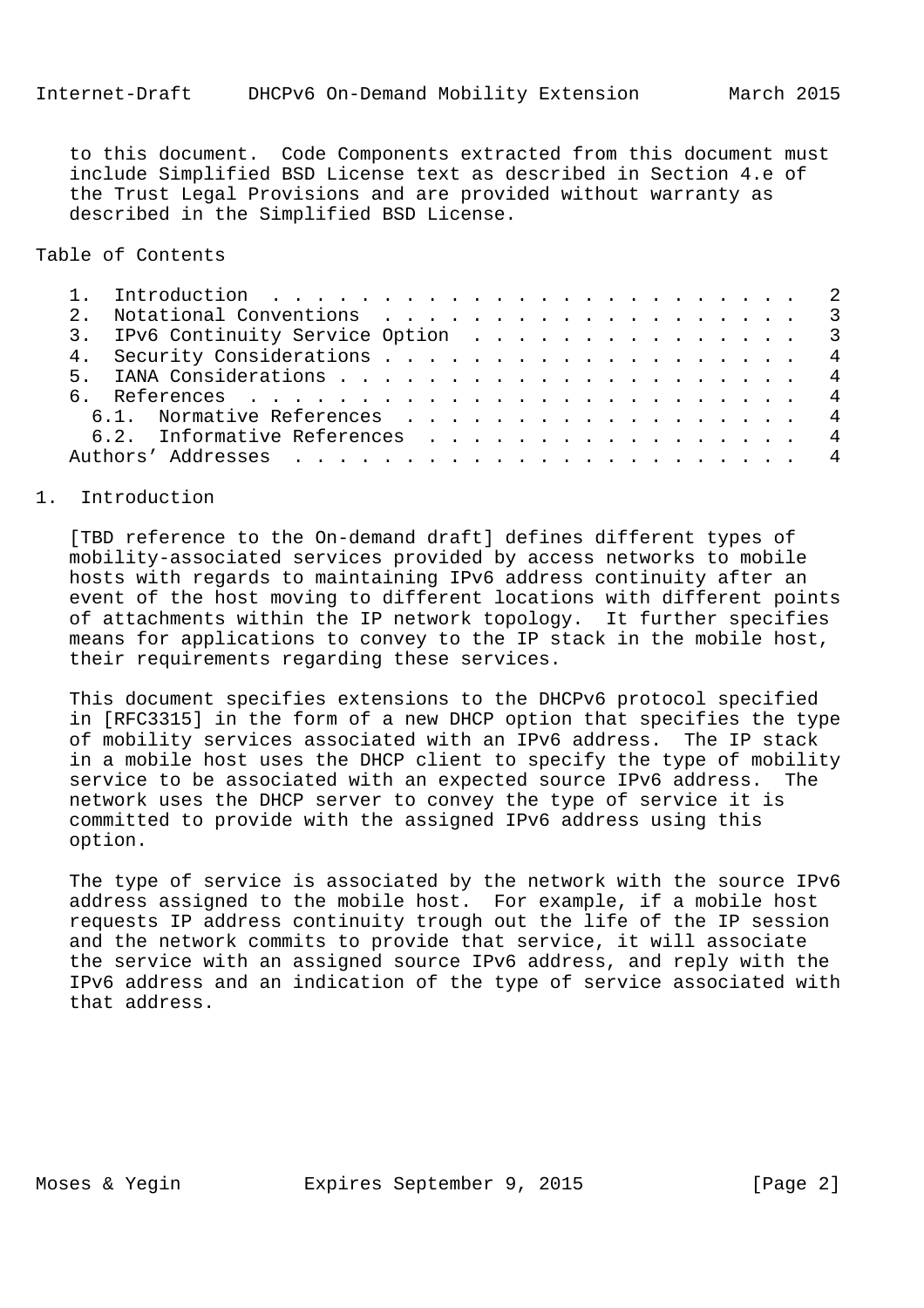## 2. Notational Conventions

 The key words "MUST", "MUST NOT", "REQUIRED", "SHALL", "SHALL NOT", "SHOULD", "SHOULD NOT", "RECOMMENDED", "MAY", and "OPTIONAL" in this document are to be interpreted as described in [RFC2119].

## 3. IPv6 Continuity Service Option

 The IPv6 Continuity Service option is used to specify the type of continuity service associated with a source IPv6 address. The IPv6 Continuity Service option must be encapsulated in the IAaddr-options field of the IA Address option.

The format of the IPv6 Continuity Service options is:

TBD - Add format description...

 In a message sent from a client to a server, the value of the IPv6 Continuity Service option indicates the type of IP continuity required for the IPv6 address requested by the client.

 In a message sent from a server to a client, the value of the IPv6 Continuity Service option indicates the type of IP continuity service committed by the network for the associated IPv6 address.

 If a server received a request to assign an IPv6 address with a specified IPv6 Continuity service, but cannot fulfill the request, it must reply with the [TBD] status.

 A server that does not support this option will discard it as well as the IA Address option that had this option encapsulated in one of its IAaddr-options field.

 If a client does not receive the requested address, it must resent the request without the desired IPv6 Continuity Service option since it is not supported by the server. In that case, the host of the client cannot assume any IP continuity service behavior for that address.

 A server must not include the IPv6 Continuity Service option in the IAaddr-options field of an IA Address option, if not specifically requested previously by the client to which it is sending a message.

 If a client receives an IA Address option from a server with the IPv6 Continuity Service option in the IAaddr-options field, without initially requesting a specific service using this option, it must discard the received IPv6 address.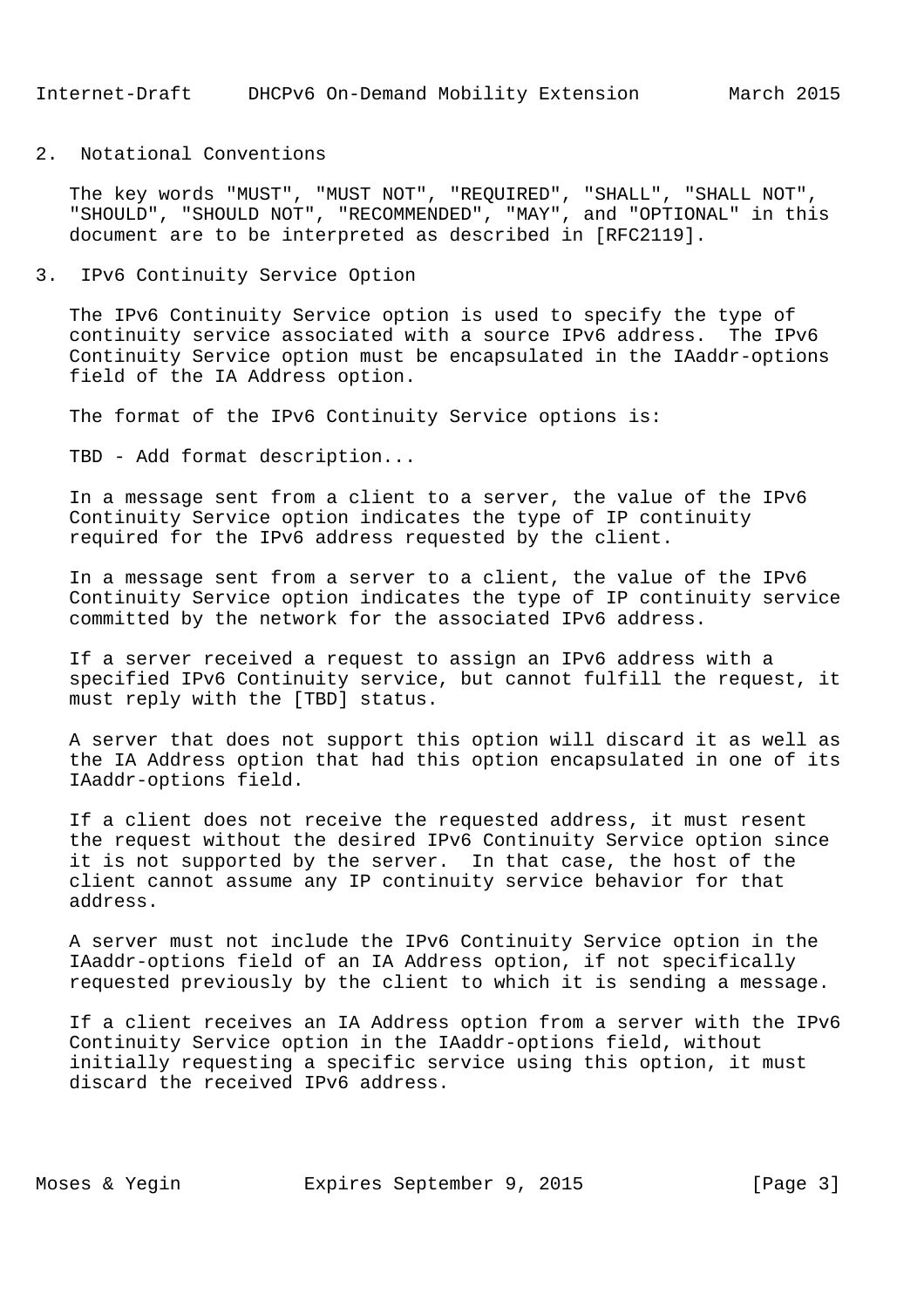If the mobile host has no preference regarding the type of continuity service it uses the 'AnyType' value as the specified type of continuity service. The Server will allocate an IP address with some continuity service and must specify the type in IPv6 Continuity Service option encapsulated in the IAaddr-options field of the IA Address option. The method for selecting the type of continuity service is outside the scope of this specification.

4. Security Considerations

There are no specific security considerations for this option.

5. IANA Considerations

**TBD** 

- 6. References
- 6.1. Normative References
	- [RFC2119] Bradner, S., "Key words for use in RFCs to Indicate Requirement Levels", BCP 14, RFC 2119, March 1997.
	- [RFC5014] Nordmark, E., Chakrabarti, S., and J. Laganier, "IPv6 Socket API for Source Address Selection", RFC 5014, September 2007.
	- [RFC6724] Thaler, D., Draves, R., Matsumoto, A., and T. Chown, "Default Address Selection for Internet Protocol Version 6 (IPv6)", RFC 6724, September 2012.
- 6.2. Informative References
	- [RFC3315] Droms, R., Bound, J., Volz, B., Lemon, T., Perkins, C., and M. Carney, "Dynamic Host Configuration Protocol for IPv6 (DHCPv6)", RFC 3315, July 2003.

Authors' Addresses

 Danny Moses Intel Petah Tikva Israel

Email: danny.moses@intel.com

Moses & Yegin **Expires September 9, 2015** [Page 4]